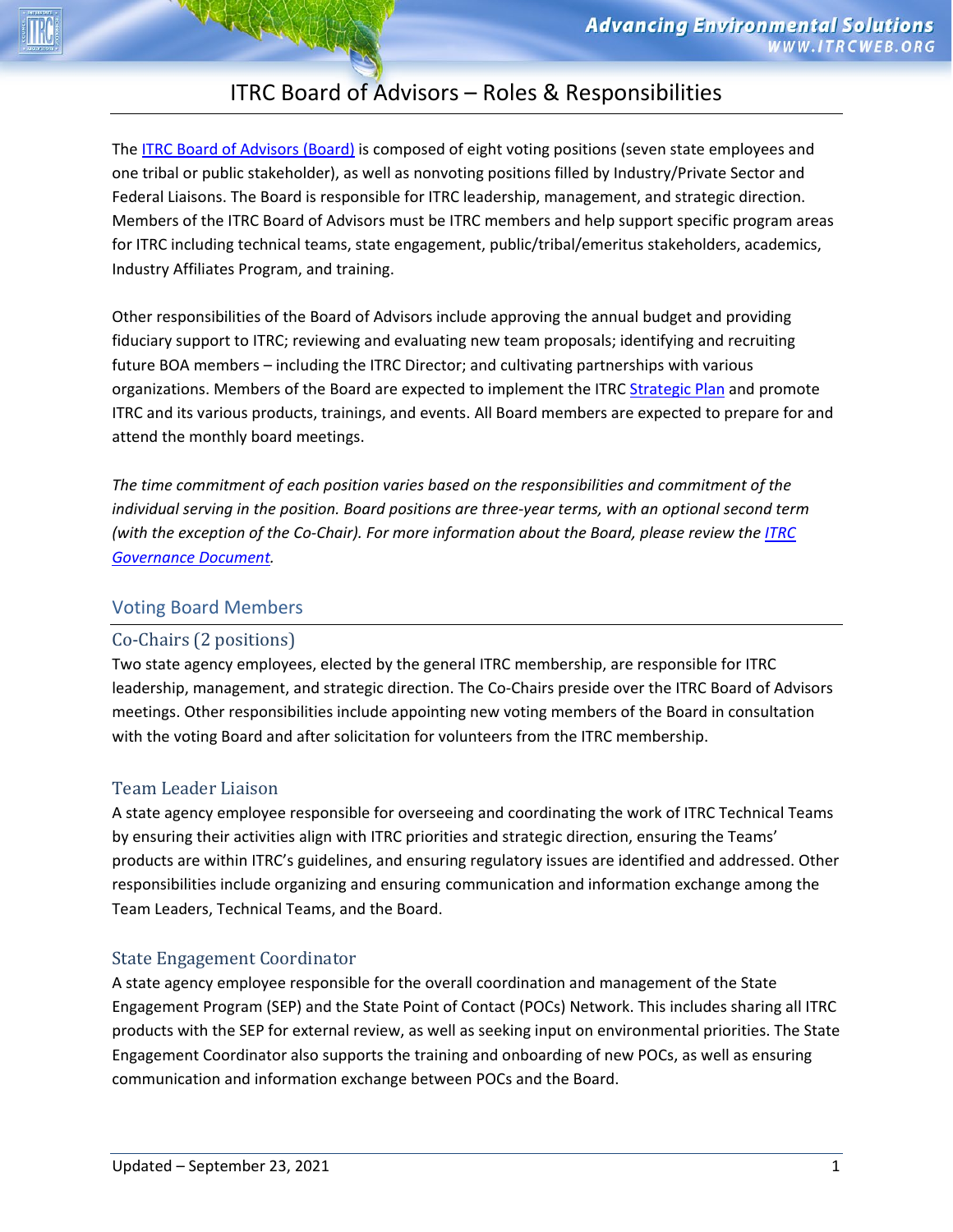#### Training Program Coordinator

A state agency employee responsible for the overall coordination of ITRC's Training Program, ensuring that Technical Team training activities align with ITRC priorities and strategic direction, reviewing and verifying the quality of ITRC training products and ensuring that the products identify and address regulatory issues, while providing informational exchange between the Training Program and the Board.

## Cross-Media Outreach Liaison

A state agency employee responsible for broadening ITRC's contacts and membership beyond strictly remedial backgrounds. The Outreach Liaison works closely with ITRC technical teams that are focusing on environmental issues in air and water, ensuring membership needs are met to focus on these topics. Other responsibilities include assisting with project proposal selection, membership issues and concerns, team document and training reviews, implementing the ITRC Strategic Plan, and communication with the ITRC Director.

### Special Projects Coordinator

A state agency employee responsible for leading special projects at the ITRC Board's request. Other responsibilities include leading the document update process and acting as the board liaison for Academic and Emeritus team members.

# Public & Tribal Stakeholder Representative

A public stakeholder or tribal member that works to ensure the viewpoints of public and tribal stakeholders affected by environmental issues are represented and adequately communicated to the Board of Advisors. Other responsibilities include identifying and supporting public and tribal stakeholders and their involvement with ITRC technical teams, reviewing ITRC products for stakeholder consideration, and ensuring communication and information exchange between stakeholders and the Board.

#### Non-Voting Board Members

#### ITRC Director

The ITRC Director is a nonvoting position responsible for conducting and coordinating all day-to-day activities of ITRC, ensuring ITRC's overall objectives are being achieved and the work plan is being implemented. The ITRC Director manages all ITRC support staff and is the primary liaison between ITRC and state governments, state and federal agencies, public organizations, and industry.

Other responsibilities of the ITRC Director include: providing support for the full ITRC Board of Advisors; implementing all strategic decisions and technical programs; developing, negotiating, and managing all contracts supporting ITRC mission; preparing proposals and grants for funding; developing budgets and reports for ITRC funding agencies and organizations; soliciting new and diverse funding sources; conducting outreach; and providing updates to state, federal, industry, private-sector, public and tribal stakeholder partners, and partner organizations.